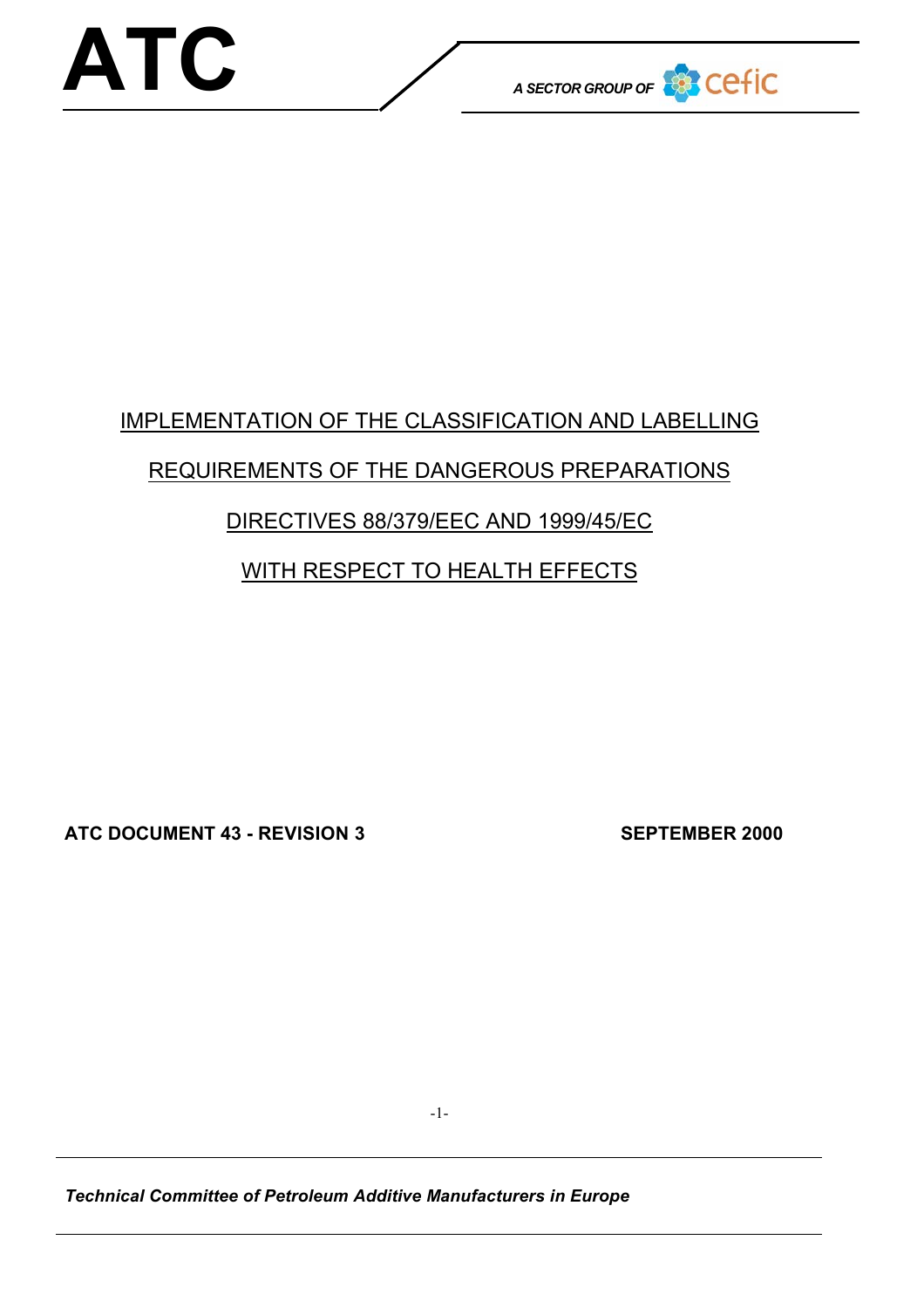### IMPLEMENTATION OF THE CLASSIFICATION AND LABELLING REQUIREMENTS OF THE DANGEROUS PREPARATIONS DIRECTIVES (88/379/EEC AND 1999/49/EC) WITH RESPECT TO HEALTH EFFECTS

#### I. INTRODUCTION:

This paper is intended to assist both ATC member companies and their customers. It explains the general principles and procedures that ATC member companies will follow in line with the current Dangerous Preparations Directive  $1$  (DPD) and, post-30th July 2002, in line with the revised Directive adopted on 31st May 1999  $2$ . It also explains how information on member companies' products will be provided to enable customers to classify and label their own products.

Neither the 1988 nor the 1999 Directive gives much scope for the use of toxicological readacross in classifying preparations. Normally, preparations are to be classified by the conventional calculation method from the known or estimated properties of their component substances. Under the 1999 Directive, classification by testing will be permitted only where it can be "scientifically demonstrated ...that the toxicological properties cannot correctly be determined" by the calculation method. The 1988 Directive, whilst discouraging testing, is less stringent than this.

A number of important changes were introduced under the 1999 Directive, including:

- ∗ new requirements regarding the labelling of preparations containing sensitizers, even in cases where the preparation is not classified as sensitizing;
- new requirements regarding the provision of data sheets for non-dangerous preparations containing low levels of dangerous substances;
- ∗ classification and labelling requirements based on environmental properties, with a system for calculating classification which is analogous to that for health effects;
- ∗ confidentiality for chemical names of dangerous components must be approved in advance of marketing; and
- ∗ restrictions on advertisements for dangerous preparations.

Some of these changes, e.g. those regarding environmental classification and labelling and the declaration of sensitizers at very low levels, will be difficult to implement because of the paucity of substance data. Absence of data must be considered with caution before deciding that a preparation does not fall within the scope of the 1999 Directive. The advertising restriction is not addressed in this paper, as it is seen by ATC as a matter for individual companies.

II. PRINCIPLES:

This paper should be read in conjunction with a number of broad principles and guidelines, which have been agreed by ATC member companies. Of special importance are the following ATC Documents:

- Document 31 An Internationally Recognized Nomenclature System for Petroleum Additives;
- ∗ Document 43 Classification and User Labelling Information Concerning the Health Effects of Major Petroleum Additive Components;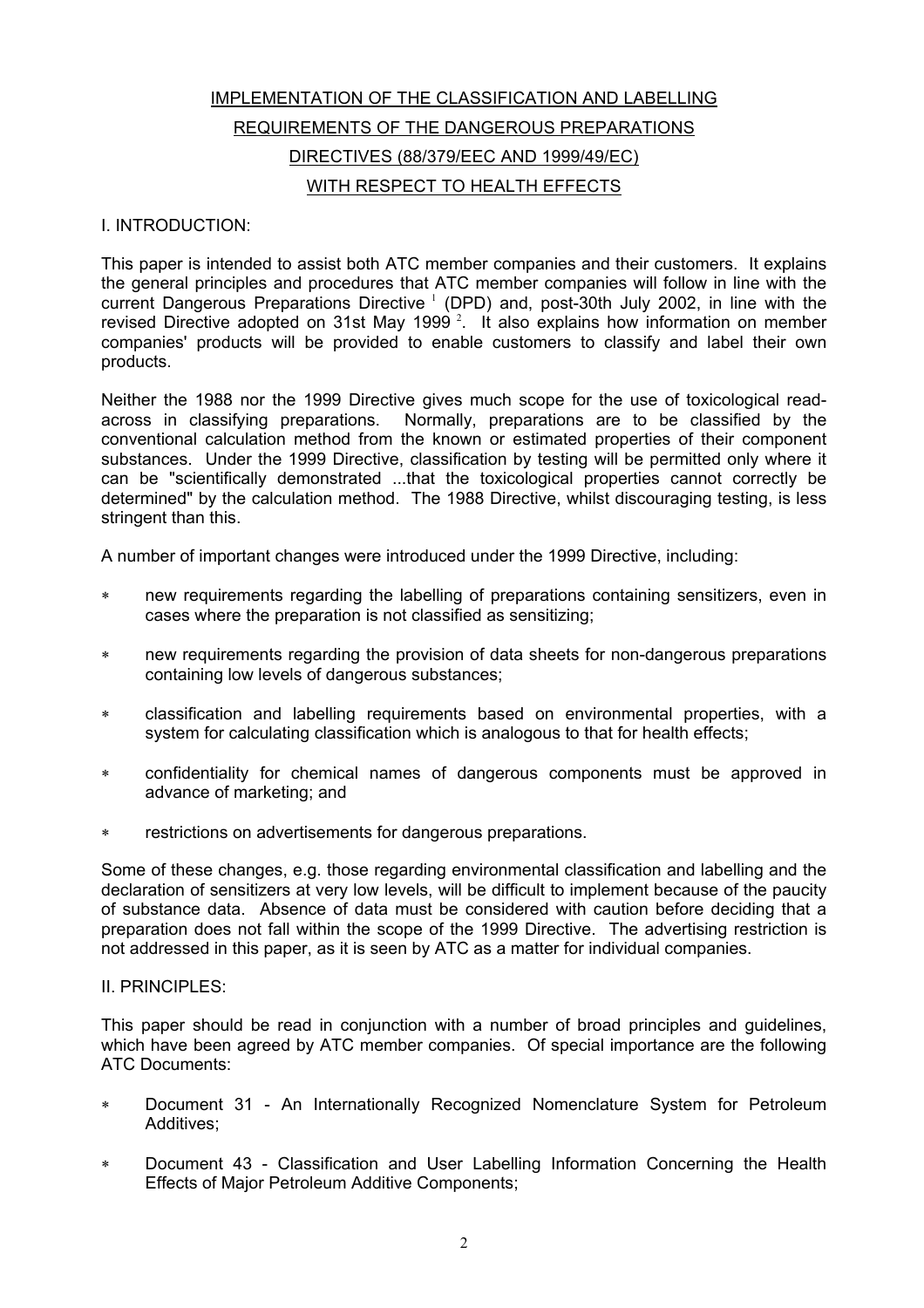- ∗ Document 50 Guidance on Classification and Labelling of Additives with respect to Danger for the Environment; and
- ∗ ATC Document 54 Guidance on Safety Data Sheets and Information Disclosure.

Copies of all of these Documents are available from ATC member companies or from the ATC Secretariat.

ATC aims to provide, in a way that meets both the specific requirements and the spirit of the law, any and all information that customers may need for the protection of their work force and to enable them to comply with the laws and regulations pertaining to their own products. Where compositional information is provided, this will be done, whenever possible, by the use of the ATC nomenclature system. (In the case of components listed in Annex I of the Dangerous Substances Directive (DSD) - Directive 67/548/EC - use of ATC nomenclature may not be permitted). The ATC system is internationally recognized and is designed to provide meaningful chemical information whilst at the same time protecting commercially sensitive data. ATC believes that this balance is in the best interests of everyone - product developer, customer, carrier, etc. ATC also recognizes that, in certain circumstances, further productspecific information may be needed. In such cases, ATC believes that any necessary information exchange is best handled directly between the supplier and the customer, if necessary under mutually agreed confidentiality provisions.

Whilst ATC members companies intend at all times to be in compliance with relevant laws and regulations, changes will occur in the transition from application of the 1988 Directive to application of the 1999 Directive. The next two sections of this paper highlight where these changes are likely to be seen.

III. EFFECTS OF IMPLEMENTING THE CHANGES FROM THE 1988 DPD TO THE 1999 DPD:

(a) General Comments: It will be obvious from a look at ATC Document 43 that, within each nomenclature class, the various discrete chemicals do not have identical classifications. However, the variations are of degree only; they are not fundamental differences. For example, zinc alkyl dithiophosphates (ZADPs) range in toxicity from 'not classified' to 'Xi/R41 (irritant with risk of serious damage to eyes)'. Similarly, some sulphonates are skin sensitizers (Xi/R43) but others are not. However, the same general precautions are appropriate for all members of a class, e.g. avoid skin and eye contact. For these reasons, apparently similar additive packages may be classified somewhat differently and have different compositional disclosures on their labels regarding classified component substances.

Under the 1999 Directive, there is a requirement to give some compositional information about all preparations containing 1% or more of a dangerous substance (0.1% in the case of sensitizers and certain other dangerous substances) - unless a lower level is specified in Annex I of the DSD. Customers should not therefore be surprised to find that some products which are not classified as dangerous appear with disclosures on the labels in anticipation of the implementation date of the 1999 DPD (end-July 2002). This does not represent a change in the classification of the product but merely a change in the law regarding compositional disclosures. Similarly, safety data sheets (SDSs) will be required for many non-dangerous preparations post-July 2002. The exact detail required in the SDSs for these products has not yet been decided. When it has been, it will be spelled out in ATC Document 54, which, again, is available from ATC member companies or the ATC secretariat.

ATC member companies have issued SDSs for all products for many years now. However, customers will see changes to the detail of these sheets as the 1999 Directive takes effect. Again, this does not represent any change in the classification of the product concerned.

(b) Sensitizers: A few sensitizers are to be found among the additive components used and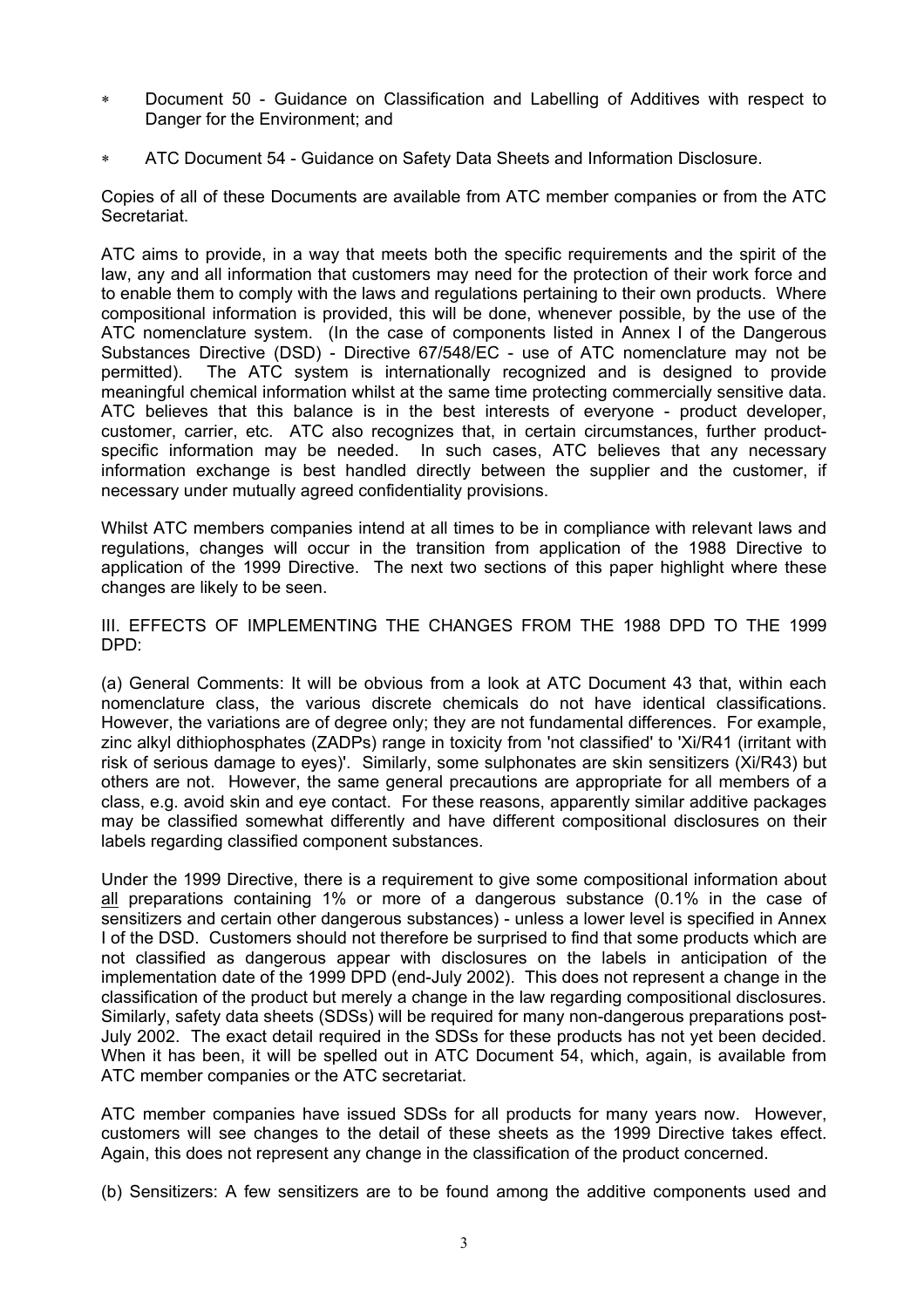marketed by ATC member companies. The most common are certain calcium sulphonates and some amine derivatives. The 1999 DPD is ambiguous concerning the number of names required on the label of sensitizers. Thus Article 10.2.3.3 states: "the name of the substances which have given rise to the classification of the preparation in one or more of the following danger categories: …sensitizing … shall be mentioned on the label". According to the rules set out in Annex II, Part A, section 6.1, which is to be read in conjunction with Table V of the Annex, unless the sensitizer is listed in Annex I of the Directive 67/548/EC, as amended, it requires 1% of a sensitizing substance to trigger classification of the preparation as a sensitizer. However, Annex V, Part B, section 9 indicates under the heading "Preparations not classified as sensitizing but containing at least one sensitizing substance" that "The packaging of preparations containing at least one substance classified as sensitizing and being present in a concentration equal to or greater than 0.1% must bear the inscription: 'Contains (name of sensitizing substance). May produce an allergic reaction'." It is not clear what this means with respect to preparations which are classified as sensitizing but contain several sensitizers, only one of which is responsible for the classification as a sensitizer. It is up to individual companies to decide on appropriate naming of names according to individual circumstances and products.

In the past, packages containing sensitizing components have commonly been tested. If found not to be sensitizing, they have not required classification, even where the possible sensitizing component is present at greater that 1.0% (the limit value in the calculation method). Testing may not always be possible under the 1999 DPD so, as a generality, customers may in future see disclosures on labels that have not hitherto been made or required. Again, this does not mean that the product itself has changed.

c) Environmental Classification and Labelling: The methods for evaluation of the environmental hazards of preparations are described in detail in Annex III of the 1999 DPD. They cover danger to both the aquatic and the non-aquatic environment. The methodology of the calculation procedure is analogous to that used for calculating human health effects. However, greater difficulties arise in that there is far less information available on the ecotoxic effects than the health effects of the component substances. Testing is permitted as an alternative to calculation only for the determination of acute aquatic toxicity, but it then overrides a calculated assessment. Although ATC member companies have established a considerable body of aquatic toxicity data on additive components, it will be necessary to make judgemental assessments/read-across as to the toxicity of other, related components. As new data are developed, classification and labelling may need to be amended. ATC member companies will not, in any circumstances, assume that the absence of data means that a component is not classified.

(d) Irritants: Irritants are not required to be named on labels under either the 1988 or 1999 DPD. However, they are required to be recorded in an appropriate way in the safety data sheet (SDS), certainly for classified preparations (see next section).

#### IV. INFORMATION FOR CUSTOMERS:

(a) Safety Data Sheets: ATC member companies were providing SDSs for both classified and unclassified products for many years prior to there being a legal requirement to do so. Significant changes resulting from new findings have always triggered the revision and reissue of these sheets. These practices will continue, as, even under the 1999 DPD, not all preparations will require an SDS. Information about the requirements of the SDS and how ATC member companies will satisfy these will be found in ATC Document 54. At the time of adoption of the 1999 DPD, it was merely noted in the Directive that the SDS Directive  $3$  will be amended to take account of the changes in SDS requirements introduced by the new DPD. When such changes have been adopted, ATC Document 54 will be updated. The version dated September 1995 deals only with the requirements as known at that date.

(b) Labels: ATC member companies will, of course, apply the labelling requirements of the 1988 and 1999 DPDs as required. For preparations not covered by the DPD, labelling will be